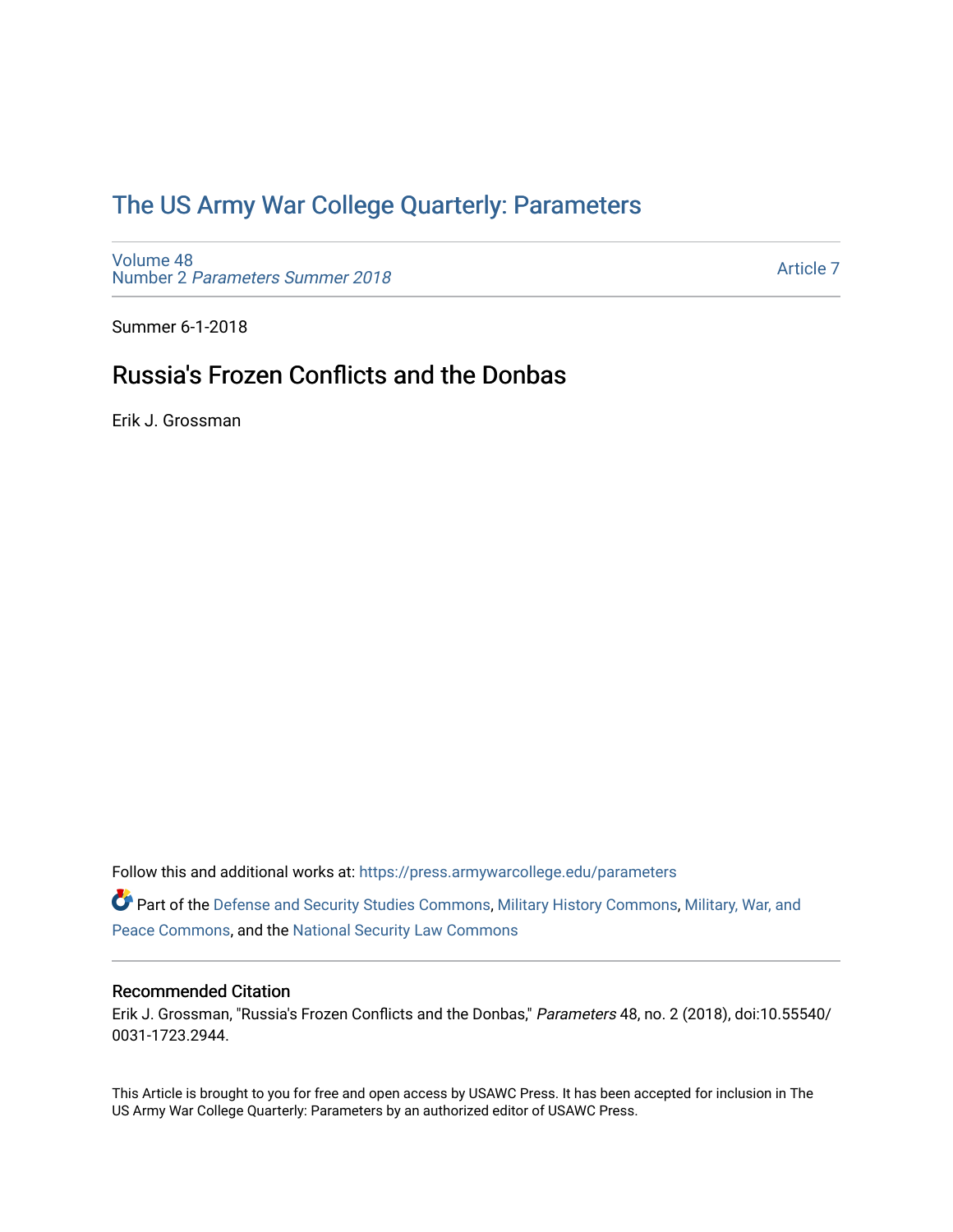## Nontraditional War

## Russia's Frozen Conflicts and the Donbas

Erik J. Grossman *©2018 Erik J. Grossman*

> ABSTRACT: This article describes the evolution of Russia's use of unconventional warfare within regions that have large populations of ethnic Russians. The purpose of Russian unconventional warfare is usually to counter the growth of Western alliances in the region within the boundaries of international law.

The Kremlin has long used frozen conflicts to extend their reach beyond Russian borders. In Moldova, Russia has backed the pro-<br>Russian regime in the breakaway region of Transdniestria since<br>1992. In 2008, Georgia faced a beyond Russian borders. In Moldova, Russia has backed the pro-Russian regime in the breakaway region of Transdniestria since of the separatist governments in South Ossetia and Abkhazia. In 2014, Russia seized Crimea from Ukraine and began supporting an insurgency of pro-Russian separatists in the Donbas. Analysis of these conflicts reveals the Kremlin's growing understanding of frozen conflicts and the opportunities they present to achieve global and regional objectives. Despite this knowledge, however, Russia's attempts to foment and to exploit a frozen conflict in the Donbas have been a failure.

This article analyzes Russia's legacy of frozen conflicts and Vladimir Putin's use of them, including the Transdniestria conflict in Moldova, the Russian-Georgian war of August 2008, and the Donbas insurgency. After examining the Donbas insurgency. The article concludes with policy recommendations for the Ukrainian and Western governments.

### **Legacy of Frozen Conflicts**

sions an external actor can exploit.<sup>1</sup> Post-Soviet successor states were Mr. Erik J. Grossman left in control of large minorities who had been shuffled around over studies US national decades of Soviet-induced migration, and the evaporation of central security policy and authority renewed many long-suppressed religious, ethnic, and territorial issues at the George divisions. This gives Russia, a revisionist power, the local knowledge, Washington University influence, and circumstances to foment separatism and exploit frozen  $\frac{\text{Elliot School of}}{\text{International Affairs}}$ Armed conflicts that have ended via a cease-fire, whether de facto or de jure, but not a peace treaty, are considered frozen. Taken as a region, the post-Soviet space seems perfectly ripe for the creation of frozen conflicts as they boast "ethnic minorities that are large enough to hope for their own statehood," separatist sentiment, and societal diviconflicts on its periphery.

It is understandable that Russia would seek to freeze these conflicts. Foundation for Defense The feeling in Vladimir Putin's Moscow is that Russia lost its rightful of Democracies and empire with the fall of the Soviet Union. Furthermore, statists such as  $\frac{\text{currently serves as an}}{\text{interm in terrosism and}}$ 

transnational security Elliott School of He recently completed an internship with the currently serves as an financial intelligence with the US Treasury Public Affairs.

<sup>1</sup> Nadezhda Arbatova, "Frozen Conflicts and European Security," Security Index 16, no. 3 Department Office of (September 10, 2010): 51.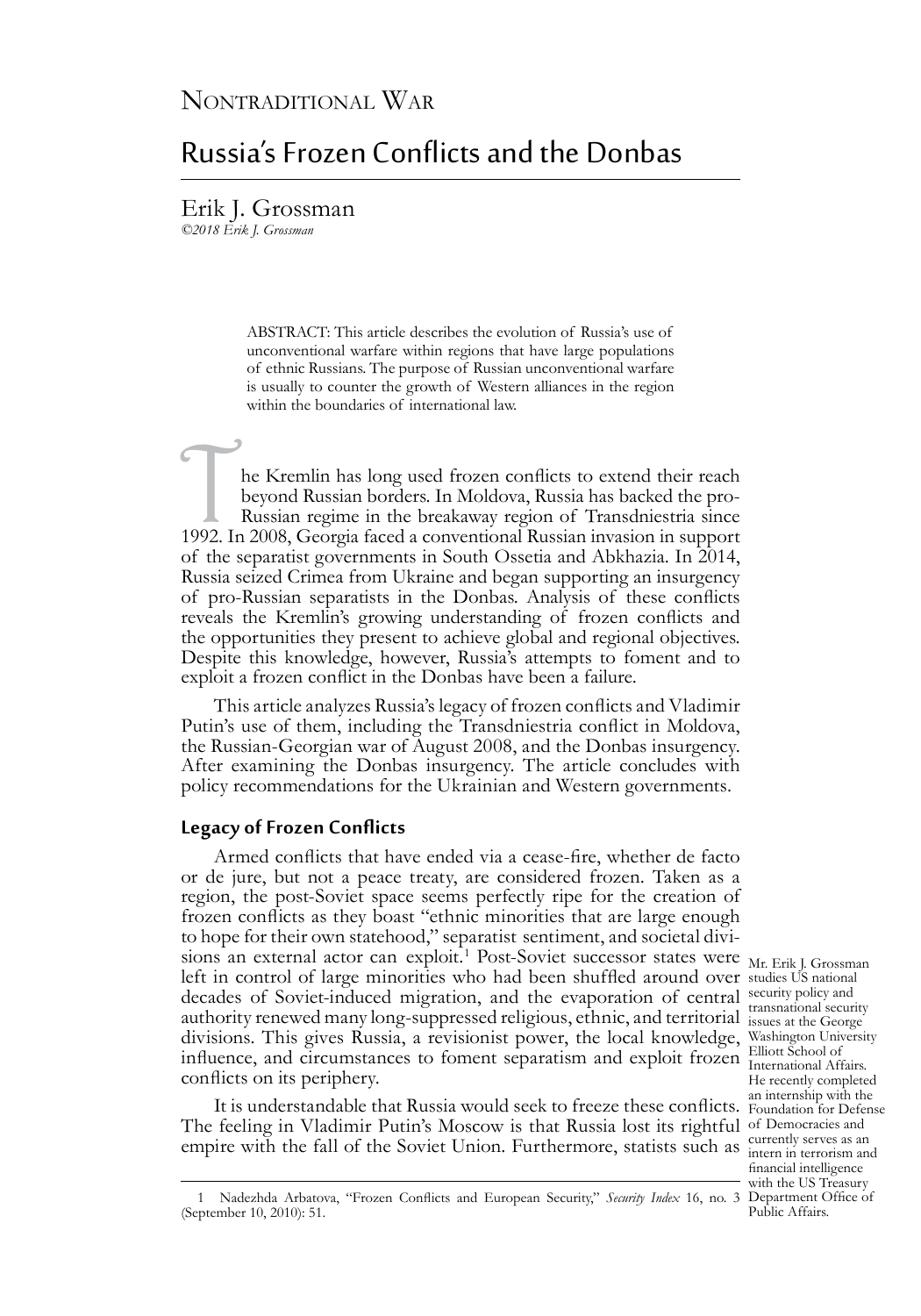#### 52 Parameters 48(2) Summer 2018

Putin have been forced to watch these newly independent nations turn away from Russia and towards the North Atlantic Treaty Organization (NATO) and the European Union (EU). Thus, frozen conflicts are a solution to the problem of creeping Western influence in the post-Soviet space. Russia might not be able to bring these states back under Moscow's control wholesale, but it can effectively siphon off pieces to the Kremlin's benefit.

First, freezing a conflict retains at least some of the buffer zone that is central to Russian identity and strategy. Russia is a country steeped in tradition that includes a 700-year legacy of foreign powers marching across the flatlands of the European plains and central Asian steppes, burning and pillaging as they advance on Moscow. With no geographical barriers or impediments to an enemy, aside from "General Winter," Russia has consistently sought to expand and to maintain a barrier around its heartland. As Robert D. Kaplan writes, "Land powers are perennially insecure. . . . Without seas to protect them, they are forever dissatisfied and have to keep expanding or be conquered in turn themselves. This is especially true of the Russians, whose flat expanse is almost bereft of natural borders and affords little protection."2

Second, suspending the fight immediately halts Western integration in the affected state since NATO and the European Union are unwilling to challenge a Russian military response.<sup>3</sup> This aversion was most evident following the Georgian conflict.

Third, the pause provides Russia an opportunity for further infiltrating local governments and economies by acting "as engines for corruption and criminality, and as Trojan horses to block progress."<sup>4</sup> This corruption is often used as an avenue for money laundering by Russian elites and Putin's allies, most notably in Moldova. In another act of economic corruption, frozen conflicts allow Russia to support its key energy exports by gaining control over "major energy pipeline routes, often at key junctures in pipeline networks" and exert political pressure over the affected countries who are forced to purchase Russian gas.5 Many of these pipelines are the product of Soviet investment, and therefore viewed by the Kremlin as Russia's rightful property.

Fourth, frozen conflicts allow Russia to establish a forward presence of armed forces, such as the roughly 9,000 troops currently maintained across South Ossetia, Abkhazia, and Transdniestria as well as additional GRU and Spetsnaz forces deployed in the Donbas.<sup>6</sup> These forward troops provide the same sort of deterrence as the trip wire of NATO forces in Europe and extend the immediate reach of the Moscow's intelligence services. Furthermore, the presence of Russian troops in

<sup>2</sup> Robert D. Kaplan, *The Revenge of Geography: What the Map Tells Us about Coming Conflicts and the Battle against Fate* (New York: Random House, 2013), 155.

<sup>3</sup> Andrei P. Tsygankov, "The Russia-NATO Mistrust: Ethnophobia and the Double Expansion to Contain 'the Russian Bear,' " *Communist and Post-Communist Studies* 46, no. 1 (March 2013): 186.

<sup>4</sup> Robert Ottung and Christopher Walker, "Putin's Frozen Conflicts," *Foreign Policy*, February 13, 2015.

<sup>5</sup> John R. Haines, "The Geopolitics of Russia's Networked Energy Infrastructure," *Orbis* 59, no. 4 (Fall 2015): 558.

<sup>6</sup> Joshua Kucera, "At Press Conference, Putin Forgets about Military Bases in Armenia, Moldova, Abkhazia . . . ," Eurasianet, December 18, 2014; and Tor Bukkvoll, "Russian Special Operations Forces in Crimea and Donbas," *Parameters* 46, no. 2 (Summer 2016): 18.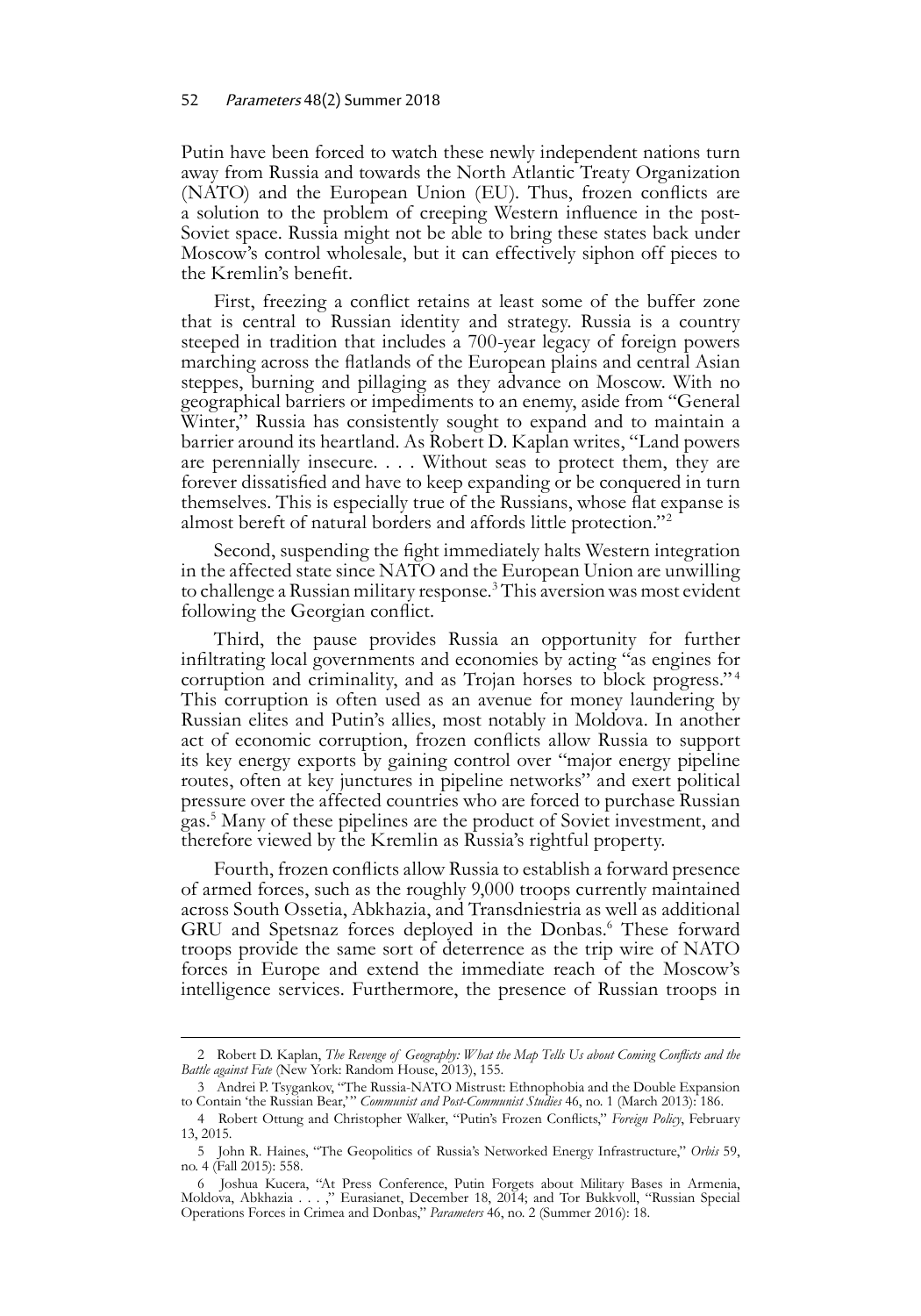#### Nontraditional War Grossman 53

nominally independent nations tacitly reinforces the narrative of Russia's regional dominance.

Finally, abeyance provides a platform for Putin to present himself as a conflict mediator, a key player in international affairs, while managing geopolitical alignment and democratization. By freezing conflicts, Russia blunts democratic revolutions that might spill over its borders. The Rose Revolution (2003) and Euromaidan demonstrations (2013–14), for example, preceded Russian involvement in Georgia and Ukraine, respectively.

#### Transdniestria, Moldova

Transdniestria, sandwiched between Moldova and Ukraine, is de jure a Moldovan enclave but is de facto an independent state. During the waning days of the Soviet Union, Transdniestria declared independence from Moldova, which was seeking closer cultural and political ties with Romania. Romania had deposed its own communist government through violent revolution in 1989 and was firmly aligning itself with the West. Standing in contrast was Transdniestria, which was "Russophone, industrialized, and the home of the 14th Soviet Army."7 Of particular concern was a newly passed language law that declared Romanian as the official state language and moved to extend its use in legal, cultural, and educational spheres. This move frightened the Russified population of Transdniestria who "viewed this shift away from Soviet (Russophone) norms as 'Romanianization,' a phenomenon that threatened non-Romanian speakers with persecution, disenfranchisement, and death." <sup>8</sup> This suppression of Russian culture therefore represents one of the earliest cases of Russophobia, which the Kremlin views as an attack on Russia as a civilization, and in turn demands a state response to protect ethnic Russians. This is a concept Putin later employed to justify interventions in Georgia and Ukraine.

When the Moldavian Soviet Socialist Republic became independent in 1991, it claimed sovereignty over the breakaway region. At the same time, pro-Russian leaders in Transdniestria declared independence from Moldova, which was confirmed in a plebiscite quickly followed by presidential elections.9 Transdniestria had hoped to remain a federalized part of the Soviet Union, but only weeks after its elections the Soviet Union was dissolved. After several border skirmishes between Moldovan police and Transdniestrian paramilitary forces, Moldova invaded and captured the secessionist city of Bendery. The rebels were near collapse when the 14th Army intervened and drove the Moldovan forces into retreat. The following month, leaders negotiated a cease-fire with the line serving as the de facto border between Transdniestria and Moldova.

Today, Russian, Transdniestrian, and Moldovan peacekeepers enforce the arrangement. Russian political influence and financial support allows the Transdniestrian government to function as a quasi-independent state. Russia has also employed the favored tactic of passportization: at least one-fifth of Transdniestrians hold Russian passports as do "the

<sup>7</sup> Michael S. Bobick, "Separatism Redux: Crimea, Transnistria, and Eurasia's *De Facto* States," *Anthropology Today* 30, no. 3 (June 2014): 4.

<sup>8</sup> Bobick, "Separatism Redux," 6.

<sup>9</sup> Helge Blakkisrud and Pal Kolsto, "From Secessionist Conflict toward a Functioning State: Processes of State- and Nation-Building in Transnistria," *Post-Soviet Affairs* 27, no. 2 (2011): 183.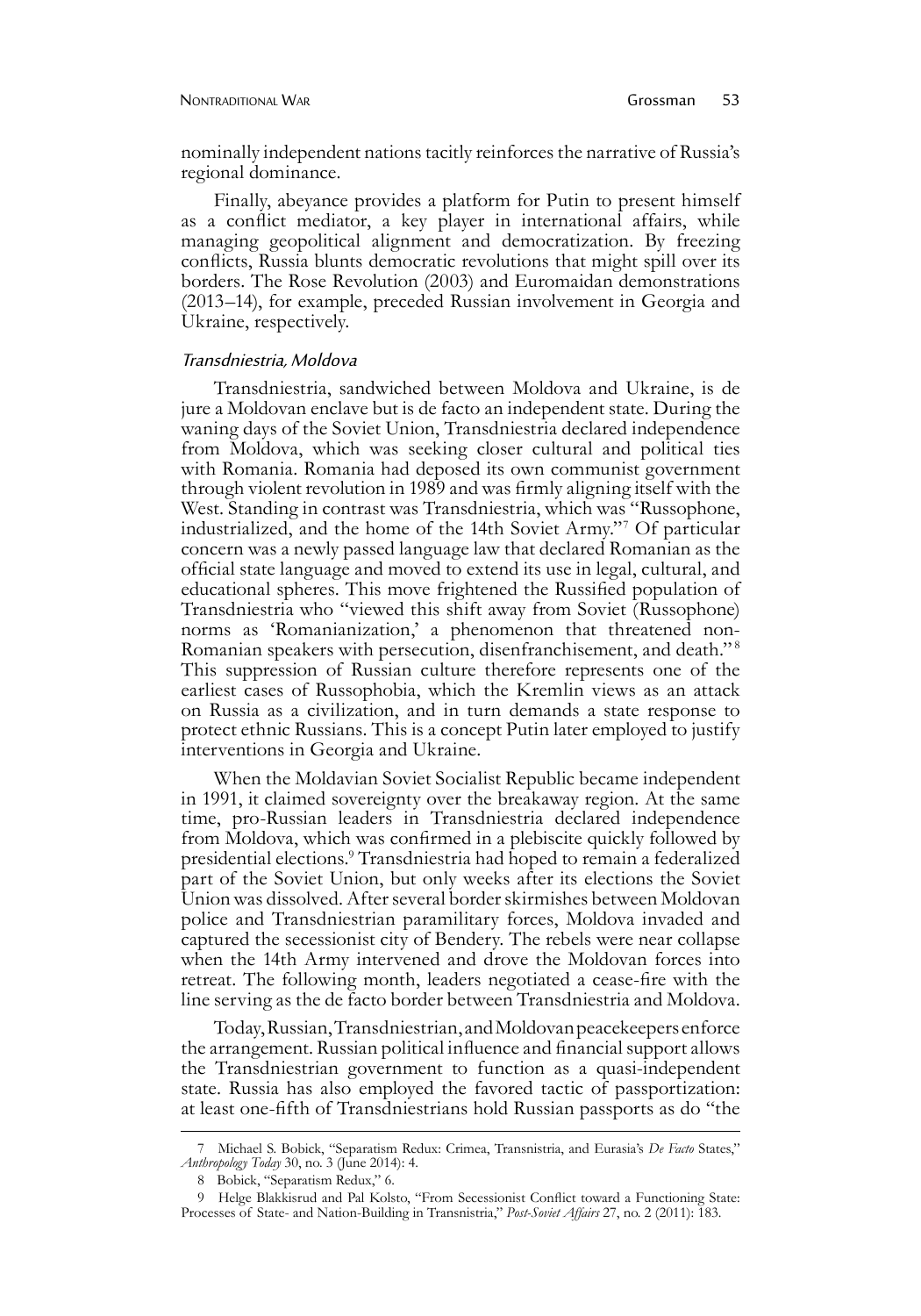vast majority of Transnistrian state officials."10 Yet despite these close ties, it seems Russia prefers to keep Transdniestria frozen rather than to allow it to become formally independent. Russia may not be able to force Moldova back into the fold, but freezing the Transdniestrian conflict has weakened Moldovan sovereignty and frozen its western integration for the past 25 years. This uncertainty has served to trap Moldova in a geopolitical gray zone between East and West and forced it to act as a vehicle for Russian corruption and money laundering.<sup>11</sup>

### South Ossetia and Abkhazia, Georgia, Part I

Like Moldova, Georgia's two frozen conflicts came about during the collapse of the Soviet Union. In 1989, South Ossetia demanded to be acknowledged as an autonomous republic, and antigovernment protests in Abkhazia began after Georgia attempted to open a branch of the Ivane Javakhishvili Tbilisi State University in the capital. Georgia also introduced a language law that required "a Georgian language test for entry into higher education," instituted national holidays, created military units comprised exclusively of native citizens, and promoted "the resettlement of Georgians in areas dominated by minorities."<sup>12</sup> Skirmishes between state forces and separatist militias began in late 1989. The conflict escalated in 1991 when Georgia declared independence from the Soviet Union in a referendum in which neither South Ossetia nor Abkhazia participated. At this point, Russia takes a turn in its foreign policy direction.

Initially, Soviet and Georgian troops cooperated to try to contain and disarm militias in South Ossetia, but after the newly elected Georgian President Zviad Gamsakhurdia refused to join the Commonwealth of Independent States (CIS) and refused to condemn the attempted Soviet coup in 1991, he became persona non grata in the eyes of the Kremlin.13 In June 1992, Russia started launching attacks on Georgian military units and villages. After this intervention, Abkhazia declared independence from Georgia and by the end of 1992, Gamsakhurdia's successor, Eduard Shevardnadze, was negotiating a cease-fire with Moscow. Later that year, a peacekeeping mission froze South Ossetia with Georgians, Russians, and South Ossetians acting as enforcers along the cease-fire line.

The Georgian-Abkhazian conflict continued for two years. In that time, three separate Russian-mediated cease-fires fell apart.14 Offensive Abkhazian action, with Russian support, seizing territory and cities from the Georgians, broke the third cease-fire. At the same time, Georgia was beset by a "revival of the Zviadist rebellion [supporting Gamsakhurdia] . . . threatening the complete collapse of the Georgian state. At this stage (in October 1993), Shevardnadze flew to Moscow and agreed that Georgia would join the Commonwealth of Independent

<sup>10</sup> Bobick, "Separatism Redux," 6.

<sup>11</sup> Agnia Grigas, "Moldova: Stepping Out of Europe's Grey Zone," *American Interest*, March 9, 2018.

<sup>12</sup> Dennis Sammut and Nikola Cvetkovski, *The Georgia-South Ossetia Conflict*, Confidence Building Matters 6 (London: Verification Technology Information Centre, 1996), 10.

<sup>13</sup> Sammut and Cvetkovski, *Georgia-South Ossetia Conflict*, 28.

<sup>14</sup> S. Neil MacFarlane, "On the Front Lines in the Near Abroad: The CIS and the OSCE in Georgia's Civil Wars," *Third World Quarterly* 18, no. 3 (September 1997): 513.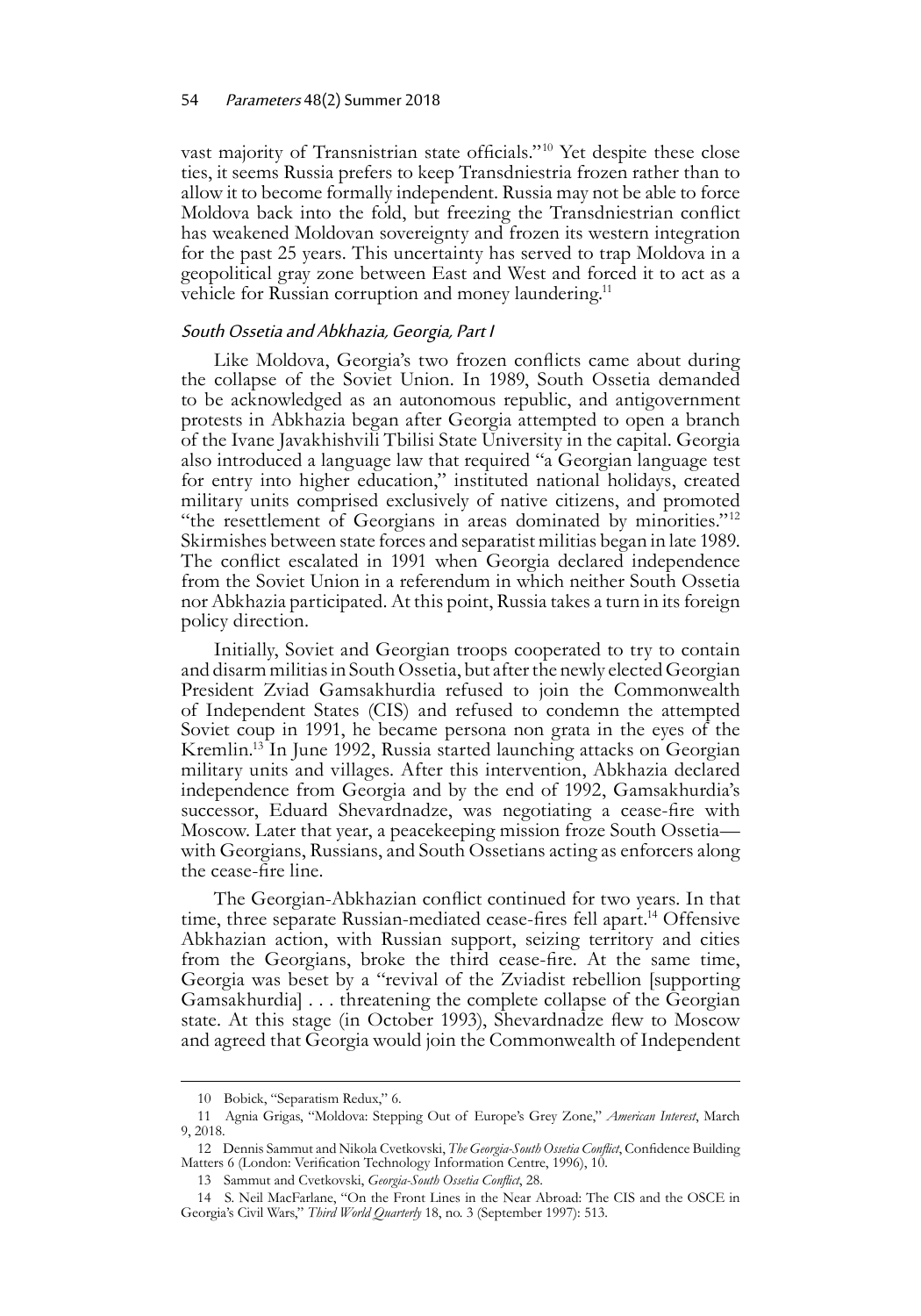States."15 Following Georgia's ascension, Russia intervened to crush Gamsakhurdia's supporters and deploy troops along the line of contact. By 1994, the Georgian-Abkhazian conflict was frozen with Russians, Georgians, Abkhazians, and United Nations (UN) personnel acting as peace enforcers.

The Georgian scenario has many similarities to the Moldovan scenario. The implementation of language laws drastically increased tensions. South Ossetia, Abkhazia, and Transdniestria had all hoped to remain a part of the Soviet Union or Russia, and turned to violence when the country from which they separated declared the referendums invalid. Like Transdniestria, South Ossetia and Abkhazia were on the losing side of a battle with state forces until Russia's intervention, the nature of which was also in part "a reflection of decisions made by independent-minded generals."16 These regions are also embroiled in peace talks that have not presented Russia with any preferable alternative to maintaining the status quo.

There are, however, key distinctions between these scenarios. Unlike supporting the government of Moldova, Russia supported the Georgian opposition leader to help launch a coup to oust the uncooperative Gamsakhurdia. The increased involvement was due to three factors: Georgia is more historically important to Russia than Moldova; Georgia buffers Russian borders—as does South Ossetia and Abkhazia, which also borders the Black Sea; and Gamsakhurdia's active spurning of Russia's overtures for Georgia to become part of the federation. Many in the Kremlin likely viewed this as a personal affront—former vassals should not refuse the policy of a superpower.

#### South Ossetia and Abkhazia, Georgia, Part II

The Russian-Georgian war has been referred to as the product of a security dilemma rather than overt Georgian or Russian ambitions. For Georgia, the frozen conflicts of South Ossetia and Abkhazia represented an untenable source of insecurity and illegitimacy that drove Georgia to become more secure by trying to resolve the issue.<sup>17</sup> For Russia, Georgia represented a peripheral strategic interest that was taking power away from Moscow. Russia's paranoia seemed justified after Georgia's Rose Revolution ended with the ousting of the Russian-compliant Shevardnadze and the institution of democratic reforms. The new government stated its goals as returning South Ossetia and Abkhazia to Georgia and integrating more closely with the European Union. As both sides implemented measures to secure their interests, neither could accurately determine aggressive or defensive maneuvers by the other.<sup>18</sup>

The war started with either a Georgian offensive into South Ossetia, South Ossetian terrorist attacks on Georgian forces, or Russian military exercises that were merely screens for an invasion. The security dilemma made a confrontation so likely that, for the purposes of this article, the antagonist is inconsequential.<sup>19</sup> Georgian forces captured the

<sup>15</sup> MacFarlane, "On the Front Lines," 514.

<sup>16</sup> Sammut and Cvetkovski, *Georgia-South Ossetia Conflict*, 13.

<sup>17</sup> Cory Welt, "The Thawing of a Frozen Conflict: The Internal Security Dilemma and the 2004 Prelude to the Russo-Georgian War," *Europe-Asia Studies* 62, no. 1 (January 2010): 64–65.

<sup>18</sup> Welt, "Thawing of a Frozen Conflict," 65.

<sup>19</sup> Welt, "Thawing of a Frozen Conflict," 92-93.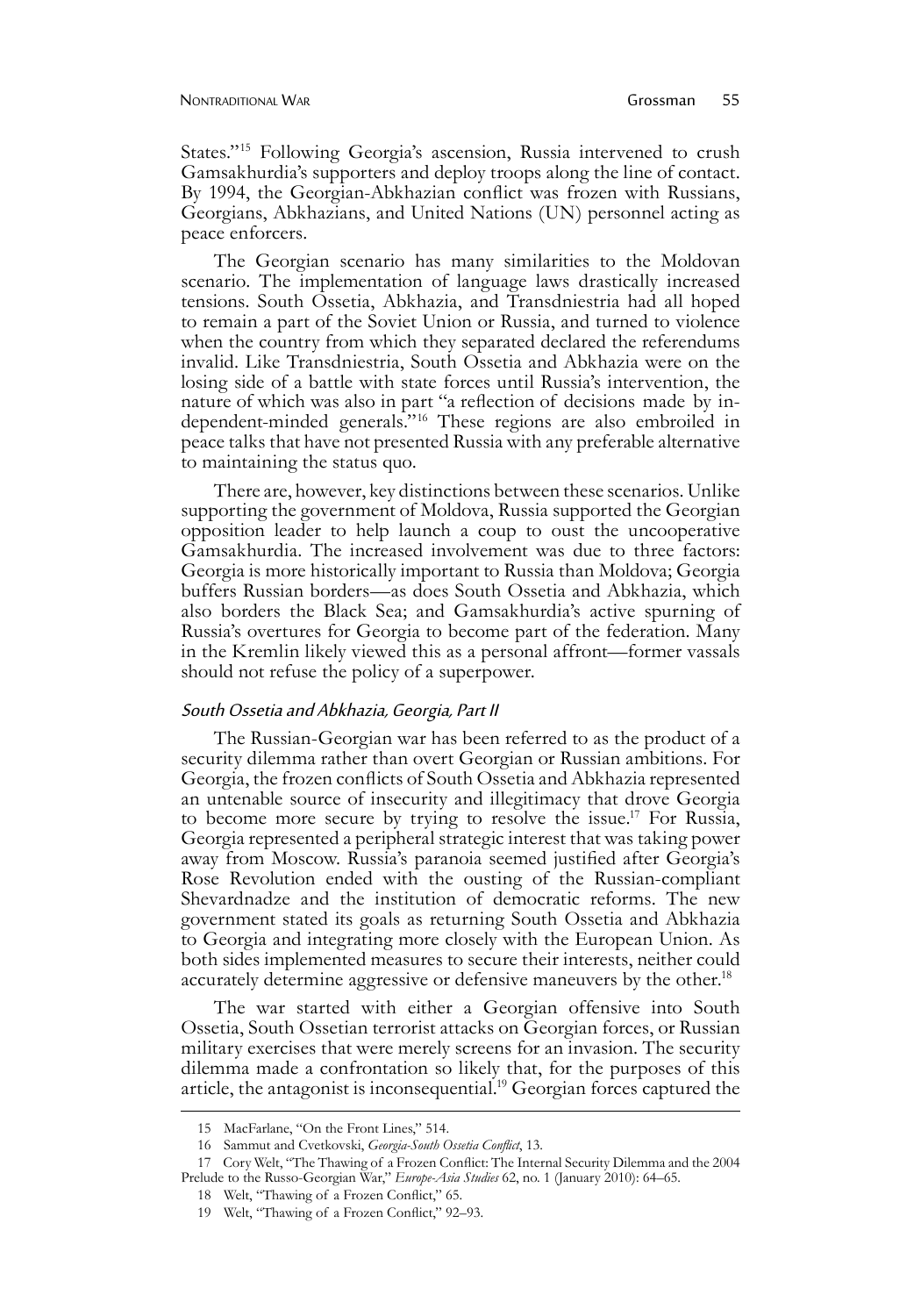South Ossetian capital, and Russia responded with a combined arms counteroffensive. As Russia pushed into Georgia, Abkhazian forces opened a second front and attacked the Kodori valley. By the end of the five-day campaign, Russia occupied numerous Georgian cities and South Ossetians began cleansing Georgians from local villages. The conflict ended with a cease-fire on August 12, 2008. Russia withdrew its troops back into South Ossetia and Abkhazia in September, and formally recognized these states as independent. In response to the war, the West levied condemnations that were "firm in rhetoric but compromising in reality."20

Russia's objectives were as much regional as they were global. Russia had invested a considerable amount of political and military resources in the region such as staffing the local government with ethnic Russians and the passportization of the populace, which made them official Russian citizens.21 Globally, Russia was facing a crisis. Between 2004 and 2008, 11 former Soviet or Soviet-satellite states joined the European Union, 7 joined NATO, and Georgia and Ukraine were promised NATO membership.<sup>22</sup> From a national security perspective, the war in 2008 may have been inevitable, but it was also an opportunity for the determined Russia to stop oppositional expansion: the territorial integrity of the frozen space and the safety of Russian citizens could serve as a pretext for action.23 Russia has strayed from flagrant violations of international law that might see it on the receiving end of a UN-sanctioned regime change. Thus, Russia operates within the Kremlin's interpretation of international norms, such as the responsibility to protect, which it applied to the Russian citizens of South Ossetia.<sup>24</sup> By freezing South Ossetia and Abkhazia, and enshrining itself as their protector, Russia was granted a free hand to intervene in an area it considers part of its strategic interests.

The 2008 conflict started as the result of a security dilemma. But its outcome was due to a Russian strategy of manipulating frozen conflicts to achieve foreign policy objectives. Like Moldova, Georgia possessed the necessary preconditions for creating a frozen conflict. Unlike Moldova, Russia recognized these preconditions and then set out to exploit them. In this, it was undoubtedly successful beyond the Kremlin's expectations. In just five days of campaigning, Russia secured its protectorate states and ended NATO expansion. More importantly, the victory heralded a new era of Russian revisionism and Western hegemonic decay. These factors would eventually lead Russia to target the other country that was promised NATO membership at the Bucharest summit: Ukraine. In this new theater, the Kremlin would actively foment the necessary preconditions for creating a frozen conflict. What started as an accident in Moldova and evolved into an opportunity in Georgia would culminate as dedicated strategy in Ukraine.

<sup>20</sup> Nona Mikhelidze, "After the 2008 Russia-Georgia War: Implications for the Wider Caucasus and Prospects for Western Involvement in Conflict Resolution" (background paper, The Caucasus and Black Sea Region: European Neighbourhood Policy (ENP) and Beyond conference, Rome, February 6-7, 2009), 2.

<sup>21</sup> Roy Allison, "Russia Resurgent? Moscow's Campaign to 'Coerce Georgia to Peace,'" *International Affairs* 84, no. 6 (November 2008): 1147.

<sup>22</sup> Allison, "Russia Resurgent," 1165.

<sup>23</sup> Allison, "Russia Resurgent," 1146.

<sup>24</sup> Allison, "Russia Resurgent," 1151–52.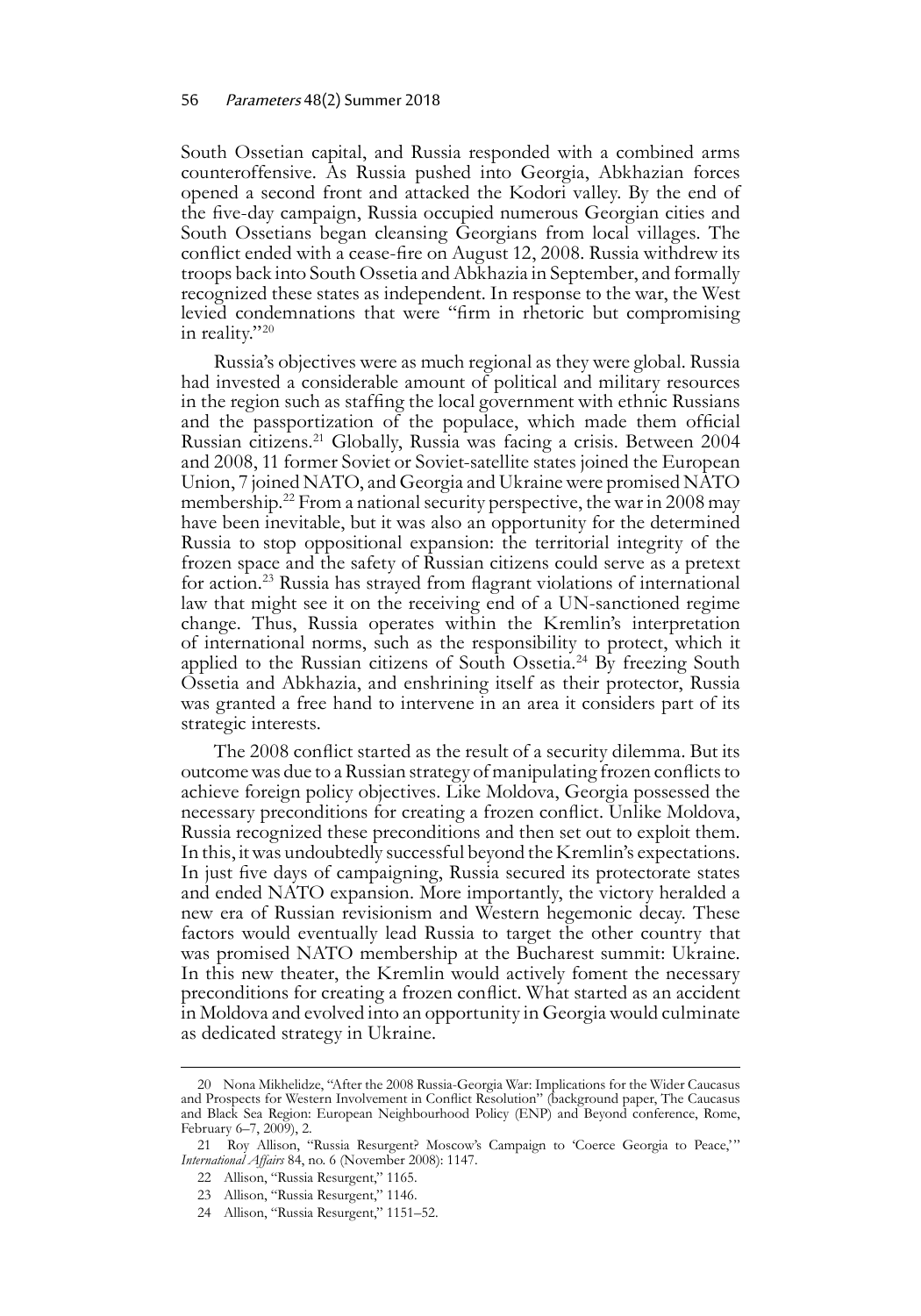#### Donbas, Ukraine

Compared to the examples above, the Crimea is not frozen. The UN General Assembly passed a resolution requesting the international community "not to recognize any alteration of the status of the Autonomous Republic of Crimea."25 Although Russia was viewed as a peacekeeper in Moldova and Georgia, it has been overtly described as an occupier in Crimea. Of greater interest in the context of this article is the Donetsk and Luhansk regions of Donbas, which represent Russia's understanding of frozen conflicts as part of strategy. In 2007, the European Union offered Ukraine an association agreement. This agreement "remained on the table throughout 2013, even as Kyiv failed to meet key, public EU demands for political reform."26 Indeed, the European Union also recognized Ukraine's strategic importance. With EU and NATO prospects looming, the Euromaidan demonstrations necessitated greater Russian involvement in the region to address its security concerns.

Ukraine boasted the key ingredients needed for a frozen conflict: an ethnic minority "large enough to hope for their own statehood," separatist sentiment, societal divisions, and Russia as the external actor.<sup>27</sup> These circumstances had thus far been muted through democratic processes, a tradition of peaceful power sharing and turnover, and the election of the pro-Russian president Viktor Yanukovych.<sup>28</sup> Through a mixture of Russian pressure and promises, Yanukovych abruptly cancelled the implementation of the EU-Ukraine association agreement. This action led to the 2013 student protests, which the Yanukovych government responded to with force, thereby sparking Euromaidan. The revolution violently ousted Yanukovych in favor of a pro-EU government. Although governments are sometimes excused, at least marginally, for their use of force against protestors under the notion of "keeping the peace," the violent ousting of an elected government official in Ukraine was something new. Just as Sulla's march on Rome shattered the *mos maiorum* of Roman politics, so too had the "flagrant use of force by protesters with the tacit support of opposition parties removed the major constraint that had previously kept the political struggle in Ukraine peaceful."29 Militias in the Donbas were formed to protect locals from a perceived ultranationalist threat, a concept bellowed loudly by Russian television that described Euromaidan as a fascist takeover. These militias were quickly buttressed by Cossacks, Russian "volunteers," and Russian sympathizers within the Ukrainian armed forces.

To crush the insurgency in its infancy, Ukraine targeted a militia group, led by former Federal Security Service (FSB) officer Igor Strelkov, that had taken over the key city of Slavyansk.30 Generously described as incompetent, the Ukrainian recapture of Slavyansk took over two months. In that time, Donetsk and Luhansk declared their independence

<sup>25</sup> UN General Assembly, Resolution 68/262, Territorial Integrity of Ukraine, A/RES/68/262 (March 27, 2014), 2.

<sup>26</sup> Paul Kubicek, "Dancing with the Devil: Explaining the European Union's Engagement with Ukraine under Viktor Yanukovych," *Journal of Contemporary European Studies* 25, no. 2 (2017): 144–45. 27 Arbatova, "Frozen Conflicts," 51.

<sup>28</sup> Serhiy Kudelia, "The Donbas Rift," *Russian Social Science Review* 58, no. 2–3 (2017): 212–34.

<sup>29</sup> **Kudelia**, "Donbas Rift," 216.

<sup>30</sup> **Kudelia**, "Donbas Rift," 221.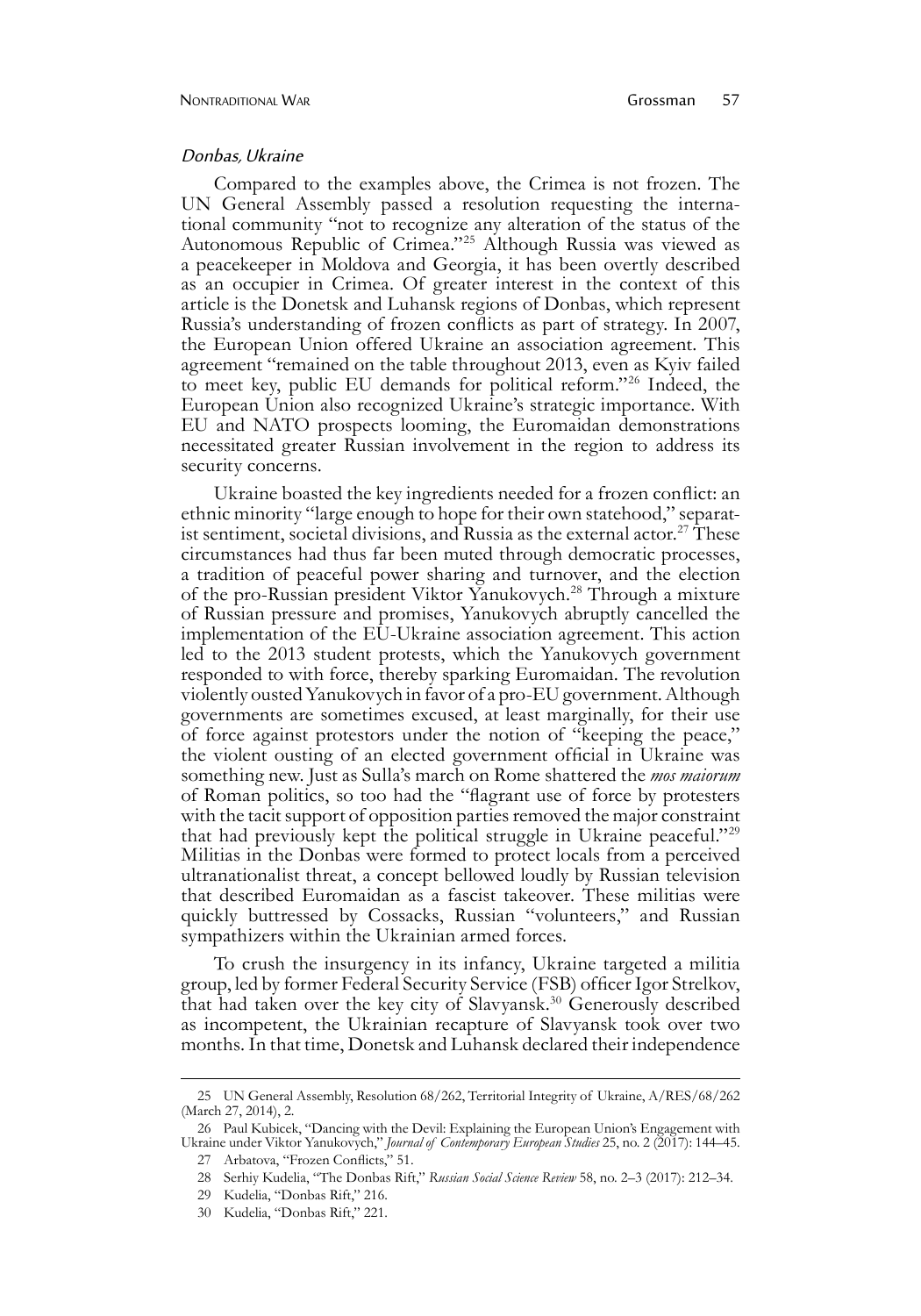and fortified their positions. The insurgency also had the time it needed to achieve military parity: "By the middle of July, the militia moved from guerrilla raids and infantry battles to tank battles and remote duels using rocket artillery" with Russian assistance.<sup>31</sup> Despite this setback, by the end of the summer campaign, Ukraine was on the offensive. As in Moldova and Georgia, Russian troops directly intervened to stop the separatist governments from being overrun. Thus in the battle for Ilovaisk, Ukrainian state forces were soundly defeated.<sup>32</sup>

Early in the Donbas unrest, Russia initiated talks toward a resolution that would allow Donetsk and Luhansk "to choose their own government, legislative authorities and governors" as well as manage their economic affairs.33 This solution, a semiautonomous Donbas acting as a buffer zone, was the best Russia could imagine. If the region could not achieve semiautonomy, Russia was prepared to freeze the conflict with a cease-fire agreement. In these negotiations, the United States, United Kingdom, and France consistently rejected proposals of limited sovereignty in the Donbas.<sup>34</sup> Russia thus turned to the frozen state and successfully achieved a cease-fire agreement in 2014. Russia could have exploited this frozen conflict for decades, but Russian-backed separatists crossed the cease-fire line and launched the Debaltseve offensive. Pursuing objectives such as cities, industrial centers, and airports "showed the extent to which Moscow was willing to support the opposition in gaining its strategic objectives, even justifying these military operations at the UN as self-defense."35 By applying the lessons learned by the Abkhazian breaking of the cease-fire in Georgia, Moscow attempted to shift the cease-fire line and establish a more strategic position before letting the freeze set in.

Given the dearth of territorial exchanges after the Debaltseve offensive, some have described the Donbas as frozen, but the characteristics are far more violent than those associated with Transdniestria, South Ossetia, and Abkhazia.36 Numerous cease-fires such as the Easter cease-fire on March 30, 2018, which failed on its first day—have been implemented and violated by both parties, suggesting two key developments. First, Ukraine and the West are more aggressive and determined to blunt Russian aspirations. Second, Russia has either not achieved the strategic positioning it desires or it has lost control over the actions of its separatists. Thus, a more accurate analysis would categorize the Donbas and Ukraine as being in a low intensity civil war.

In Moldova and Georgia, Russia acted openly and without Western interference, thus allowing it to use all military measures available to achieve a quick victory and to dictate the terms of any cease-fire agreements. In the Donbas, Russia is facing Western military and political support for the Ukrainian government. Because of this, Ukraine does not need to negotiate with Russia on its own nor negotiate

<sup>31</sup> **Kudelia**, "Donbas Rift," 226.

<sup>32</sup> Jamie Dettmer, "Should the U.S. Arm Ukraine's Militias?," *Daily Beast*, November 24, 2014.

<sup>33</sup> Sergey Lavrov (Russian Foreign Minister), interview with *Voskresnoye vremya*, Moscow, March 30, 2014.

<sup>34</sup> Lance Davies, "Russia's 'Governance' Approach: Intervention and the Conflict in the Donbas," *Europe-Asia Studies* 68, no. 4 (2016): 735.

<sup>35</sup> Davies, "Russia's 'Governance' Approach," 742.

<sup>36</sup> Maria Tsvetkova, "Ceasefire Brings Limited Respite for East Ukrainians," Reuters, July 21, 2015.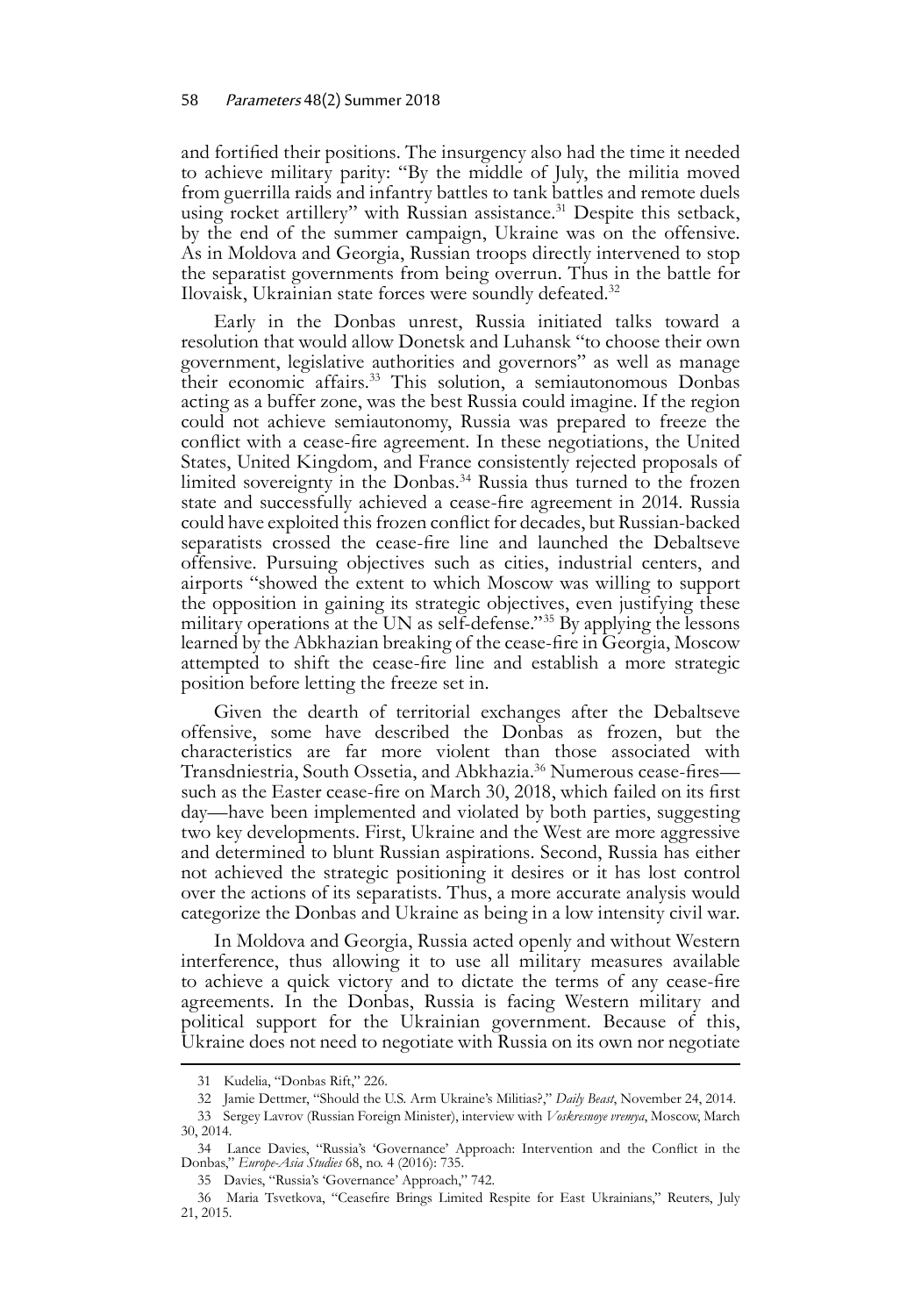from a disadvantageous position. The increased Western involvement has invited more Western scrutiny, condemnation, and reprisals in the form of economic sanctions. Furthermore, if Moscow is perceived to invade Ukraine openly, the West may have justification for not only intervening to remove Russian forces but also to extend the intervention to Moscow itself. These conditions force Putin to operate on a level of official deniability, however dubious, to deny the West a casus belli. This "doctrine of deniability" was at first advantageous to allowing Moscow to support separatist movements covertly. Since Russia has been forced to remain at this level, however, they have been unable to exercise the authority necessary to keep the movements both effective for and subservient to the Kremlin's aspirations.

Given these considerations, one can say Putin's attempt to strategize a frozen conflict in Ukraine has been a success, but the outcome of that strategy has been a failure. Regardless, Russia has clearly learned from its experiences in Georgia and Moldova to lay the groundwork for intervention and to create the conditions for a frozen conflict early. Russian television focused on the violent far right elements of Euromaidan, decried supposed human rights violations against ethnic Russians, provided operational support to catalyze and to sustain resistance movements, and recognized the breakaway regions as cultural identities separate from Kiev. The scenario demonstrates the separatist movements are not under the purview of Russian authorities.

Strelkov, the former FSB officer who took over Slavyansk, likely went beyond any mandate he might have received from Moscow. He had expected Russian forces to drive into the Donbas, as they had in Crimea once the independence referendum was carried out, but Moscow refused to even recognize the vote as legitimate. $37$  In negotiations to end the conflict or to implement cease-fires, Russia has proved unable to control the separatism it fomented. Recognizing this shortcoming, Russian Foreign Minister Sergei Lavrov said, "We shouldn't pretend that those people (opposition) will readily obey. They live on their land, and they are fighting for it."38 Russia used separatism to create chaos in a space that could then be exploited. But this paradoxically left the separatists prone to acting outside Russian interests.

The Donbas scenario proves that while Moscow's understanding of frozen conflicts has evolved, so too has the West's, which has been employed to curb Russian ambitions. Russia is therefore presented with four options moving forward. First, it can aim for a frozen status akin to Transdniestria-Moldova. Second, it can withdraw from the Donbas and allow Ukrainian state forces to resume control either totally or as part of a power-sharing agreement. Third, it can recognize or annex the Donbas and gamble that the West will not respond. Finally, it can choose to sustain the low intensity civil war and find uses for it such as staging false-flag attacks to increase domestic support or by using the conflict space as a testing ground for military technology.

Putin will likely pursue the first direction. Freezing the Donbas would benefit Russia's economic and geopolitical circumstances far more than the other options. But Russia seems willing to maintain the

<sup>37</sup> Kudelia, "Donbas Rift," 221.

<sup>38</sup> Sergey Lavrov (speech, 51st Munich Security Conference, Munich, February 7, 2015).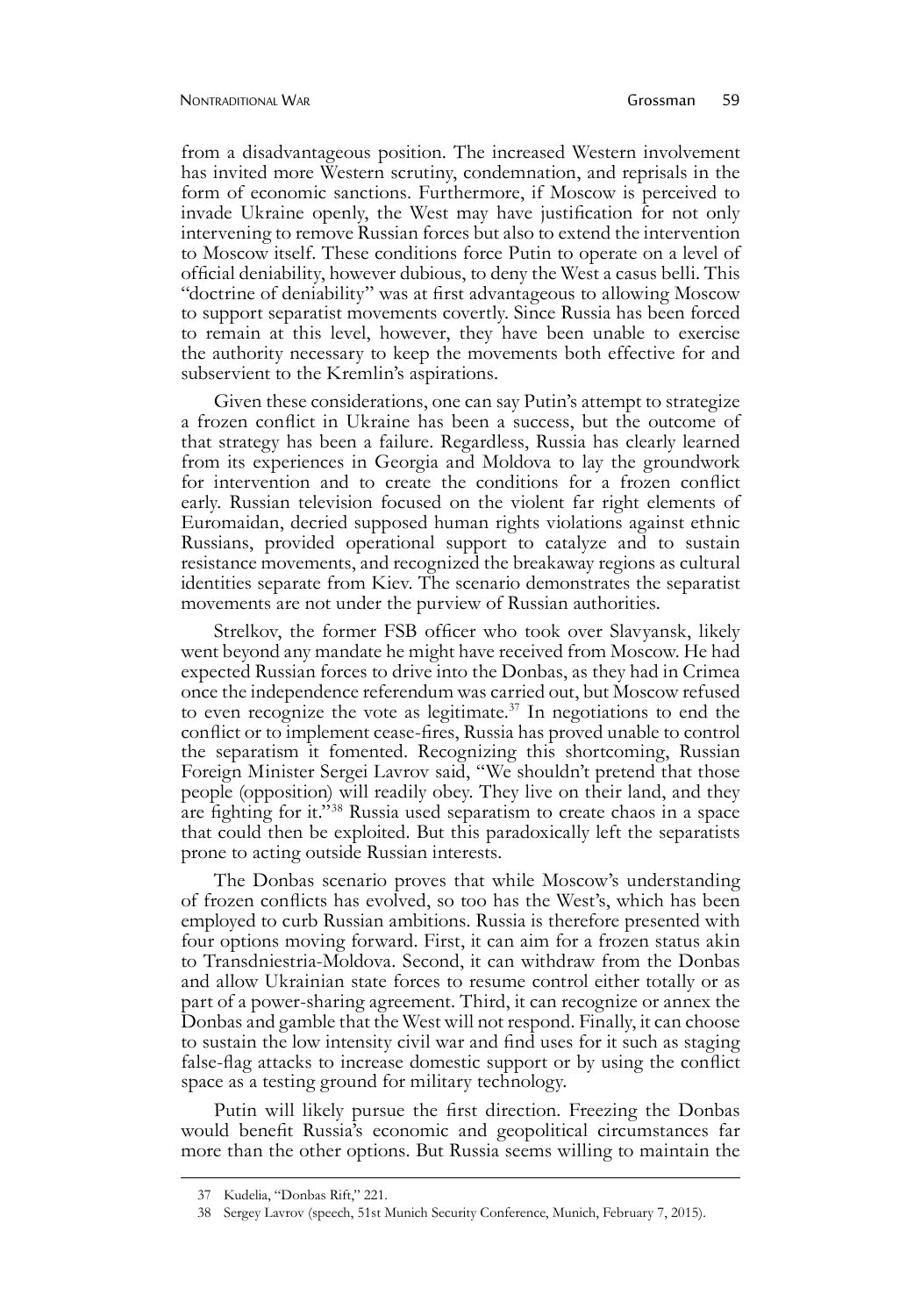low intensity civil war until that goal is accomplished. A low intensity civil war provides opportunity for political exploitation and military development; critically, it allows for Russia to remain prepared should an opportunity to freeze the conflict present itself, thus finally achieving the desired end state.

#### **Policy Recommendations**

The West has made great strides in combating Russian exploitation of frozen conflicts by refusing to negotiate peace agreements that recognize the autonomy of the Donbas regions and by refusing cease-fires where Russia acts as the primary peacekeeper. Western sanctions need to be upheld and strengthened, including the implementation of America's secondary sanctions on companies that do business with Russian firms. Any new peace agreement should include measures acknowledging Ukraine as the sole government and authority within its state borders, and any cease-fire agreements should preclude Russian peace enforcers.

For Ukraine, the tradition of peaceful political struggle destroyed in 2014 needs to be reestablished, along with the monopoly on violence that Ukraine once enjoyed over its society. Ukraine should undergo a renewed campaign to remove the governments in Donetsk and Luhansk by seizing or destroying the separatists' buildings and infrastructure. The airs of legitimacy for the "republics" of Donetsk and Luhansk, which give it leverage over peace negotiations, must be eliminated. Further, the fact that Russia does not retain control over the militias opens an opportunity for their corruption. Ukraine should focus on pliable militia leaders who may be bribed with payments and government posts as well as former militia members who can be incorporated into state forces.

To help address the lack of economic opportunity in the Donbas, Ukraine should make and fulfill pledges for greater economic investment in the region with Western assistance if needed. Ukraine should repeal the language law implemented in 2017, which banned teaching minority languages in schools; increase the representation of ethnic Russians throughout the government; marginalize far-right movements; and acknowledge the violence of the Euromaidan demonstrations to include taking steps towards reparations for destroyed property and loss of life.

If the West determines that supporting Ukraine—and its reclamation of the Donbas—against Russia are security priorities, then the key recommendation is to take a more aggressive stance. The West should increase its involvement in the Donbas, including the engagement of private military contractors in a train, advise, and assist capacity that reduces exposure. Weapon deliveries to Ukraine should increase so state forces have a qualitative edge over the opposition. Russia's response to this support would likely result in increased support for the separatist forces, but operating on a level of deniability limits the types and quantity of assets—such as drones, conventional air strikes, and standoff weapons—that can be engaged.

By intervening at the behest of the sovereign Ukrainian government, the West has the advantage of bringing those forces to bear. Should such an action occur, Russia will be forced either to remain at a lower level of engagement than the West or to confront Western assets directly. Russia would likely be unwilling to risk a direct confrontation with NATO and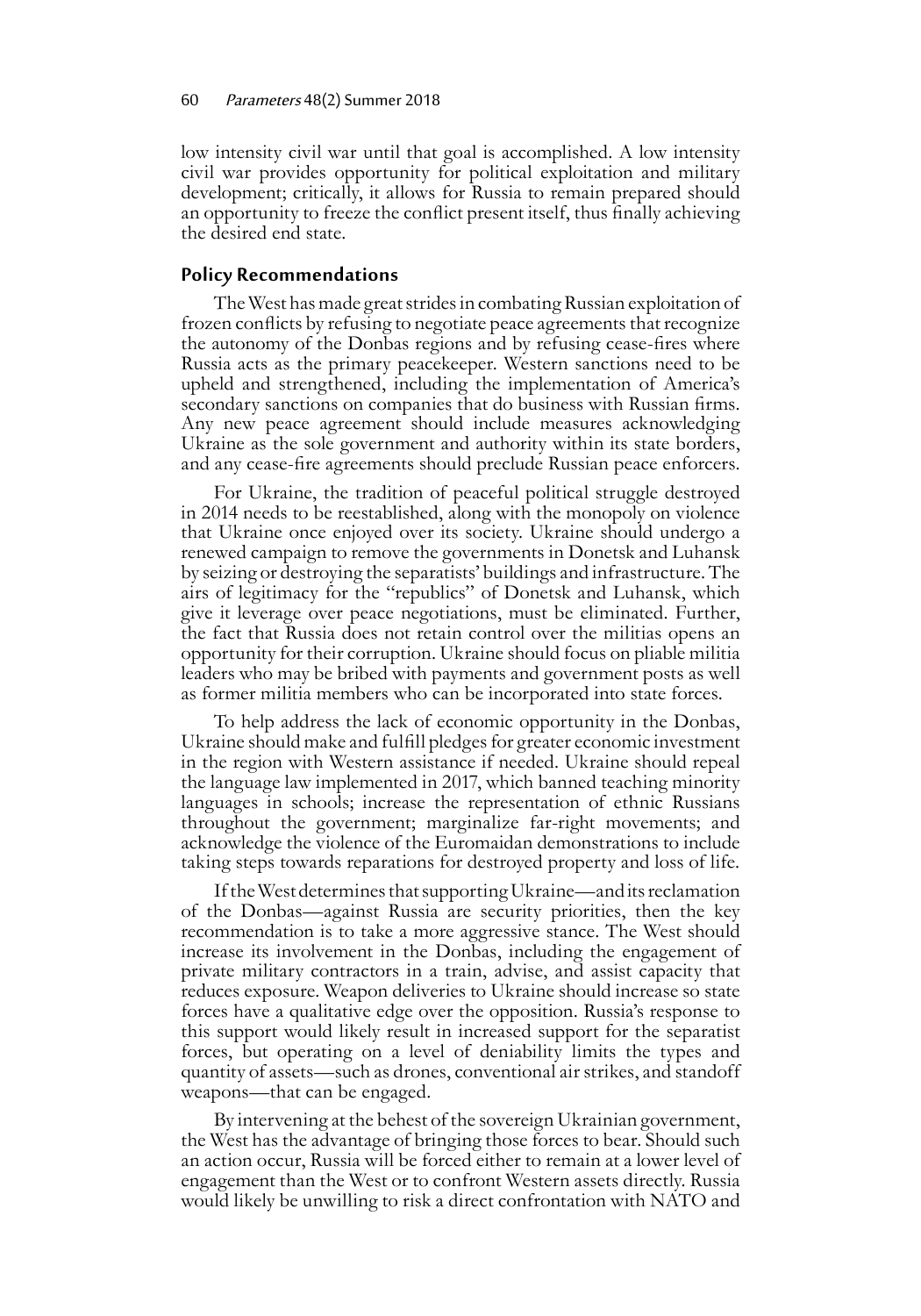opt to remain at a lower level of engagement to maintain deniability. As long as the West remains more engaged than Russia, Ukraine should emerge with an advantageous position in settlement negotiations.

Russia's history with frozen conflicts reveals preventative measures post-Soviet states may take to reduce or to degrade Russia's ability to foment separatism and conflict. Russia strives to widen the identity rift between native and Russian populations by funding cultural centers, summer camps, and language academies. Vulnerable states such as Estonia and Latvia attempted to counter these efforts by implementing language laws akin to those found in Moldova, Georgia, and Ukraine. Understanding how these laws encourage separatism, vulnerable states should repeal these mandates. Collaborations with regional partners should invest in native cultural programs that encourage Russian populations to assume a shared identity. The United States similarly promotes shared identities among its ethnic populations by celebrating holidays such as Cinco de Mayo and the Chinese New Year despite neither being official government holidays.

According to political anthropologists, Baltic states can successfully assimilate Russian populations not by forcing them to become Estonian, Latvian, or Lithuanian but by acknowledging Russian ethnicity as a legitimate subdivision of the native culture.<sup>39</sup> In Estonia and Latvia, ethnic Russians make up approximately 26 and 30 percent of the total population, respectively. Marginalizing Russia as a primary language, removing Soviet monuments, maligning Russian media (which may be the only understandable outlet), and diminishing ethnic holidays only gives just cause to claims of Russophobia. Denying the Russians minority of legitimacy as stakeholders in the native society creates a schism that is more susceptible to overtures of Russian ultranationalism. Thus by investing in a stronger national identity and state character among the population of ethnic Russians, the Baltic will be less vulnerable to Russian influence.

Media plays an important role in deterring Russian aggression against post-Soviet states. The relative ignorance of the international community made previous Russian efforts more effective. Russia had frozen Moldova, humbled Georgia, and annexed Crimea before NATO states even knew there was a conflict. Increased media and international attention has helped stifle Russia's efforts in the Donbas by keeping the conflict relevant to Western voters and their representatives. Thus, post-Soviet states should keep diplomatic, political, and military confrontations with Russia as public as possible. This is not to say an alarm should sound every time Russia violates Lithuania's airspace, but it does mean a narrative of Russian aggression should be propagated to deprive Russia control over the narrative if a separatist conflict breaks out. Such a deterrent would reduce Russia's political capital and make its direct support of separatism less likely.

The Baltic states should be commended for integrating with NATO and the European Union. Estonia, Latvia, and Lithuania successfully petitioned for an increased NATO troop presence, and Estonia expanded NATO infrastructure that included the Cooperative Cyber Defence

<sup>39</sup> Durukan Kuzu, "Comparative Analysis of Political Systems and Ethnic Mobilization: Assimilation versus Exclusion," *Comparative European Politics* 15, no. 4 (June 2017): 567–68.